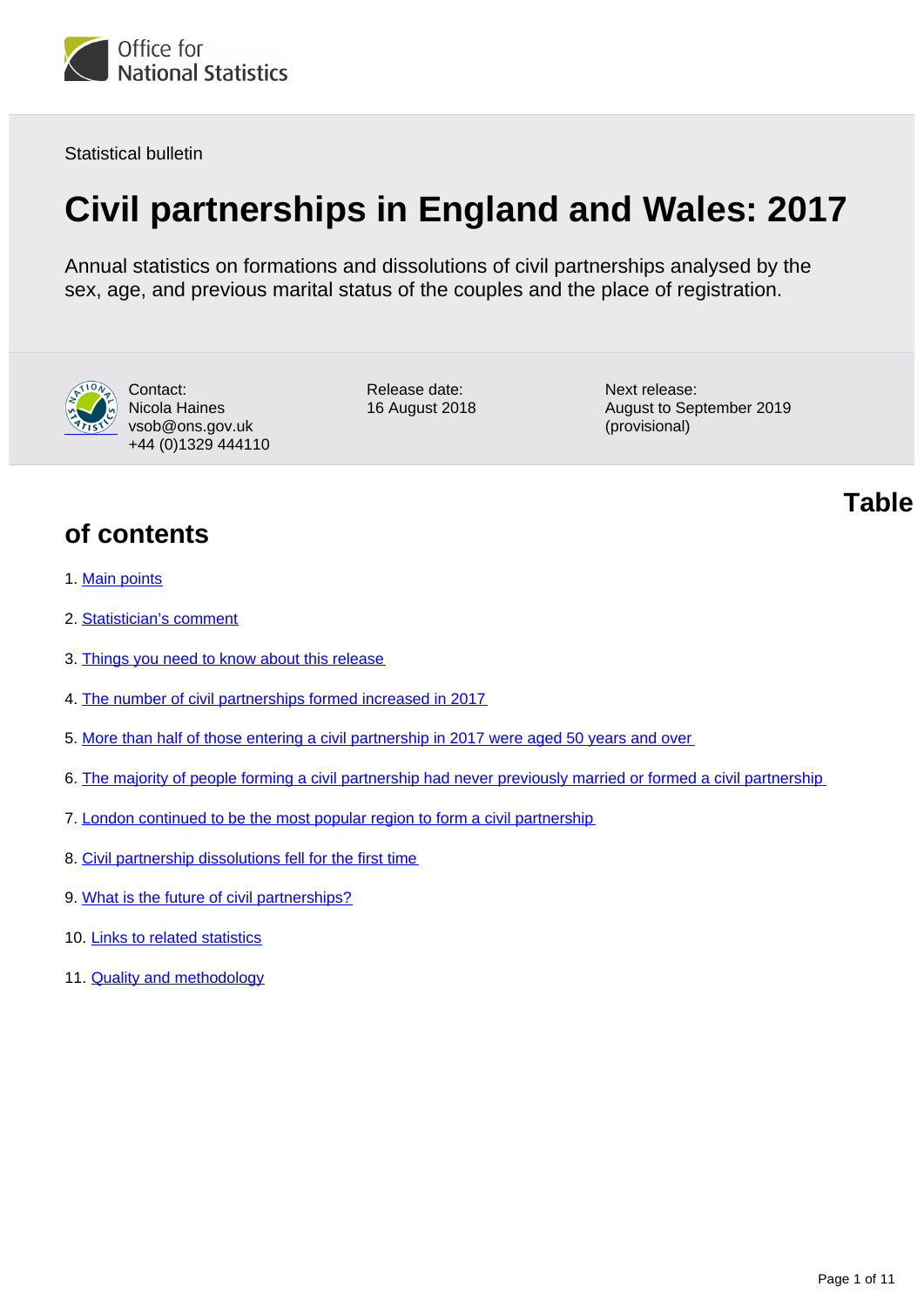# <span id="page-1-0"></span>**1 . Main points**

- There were 908 civil partnerships formed in England and Wales in 2017, an increase of 2.0% compared with 2016; this is the second annual increase since the introduction of marriages of same-sex couples was announced in 2013.
- Almost two-thirds (66%) of all civil partnerships formed in 2017 were between men.
- The increase in the number of civil partnership formations between 2016 and 2017 resulted solely from an 8.0% rise (23 civil partnerships) in civil partnerships between women, civil partnership formation among men decreased by 0.8% (five civil partnerships).
- More than half (51%) of those entering a civil partnership in 2017 were aged 50 years and over; this compares with 19% in 2013, prior to the introduction of marriages of same-sex couples.
- In 2017, the average age of men forming a civil partnership (50.3 years) was higher than for women (49.5) years).
- London continued to be the most popular region for the formation of civil partnerships; 37% of all formations in England and Wales in 2017 took place in London.
- There were 1,217 civil partnership dissolutions granted in England and Wales in 2017, of these 57% were to female couples.

### <span id="page-1-1"></span>**2 . Statistician's comment**

"Despite the introduction of marriages for same-sex couples in March 2014, the number of same-sex couples choosing to form civil partnerships has increased slightly for the second consecutive year. Almost two-thirds of couples entering into a civil partnership in 2017 were male and more than half of all civil partners were aged 50 years or above. However, our latest data on marriages from 2015 shows that male couples accounted for less than half of all marriages between same-sex couples while only 16% of those marrying a partner of the same-sex were aged 50 and over."

Nicola Haines, Vital Statistics Outputs Branch, Office for National Statistics.

Follow Vital Statistics Outputs Branch on Twitter @ StatsLiz

# <span id="page-1-2"></span>**3 . Things you need to know about this release**

Important information for interpreting these statistics on civil partnership formations and dissolutions: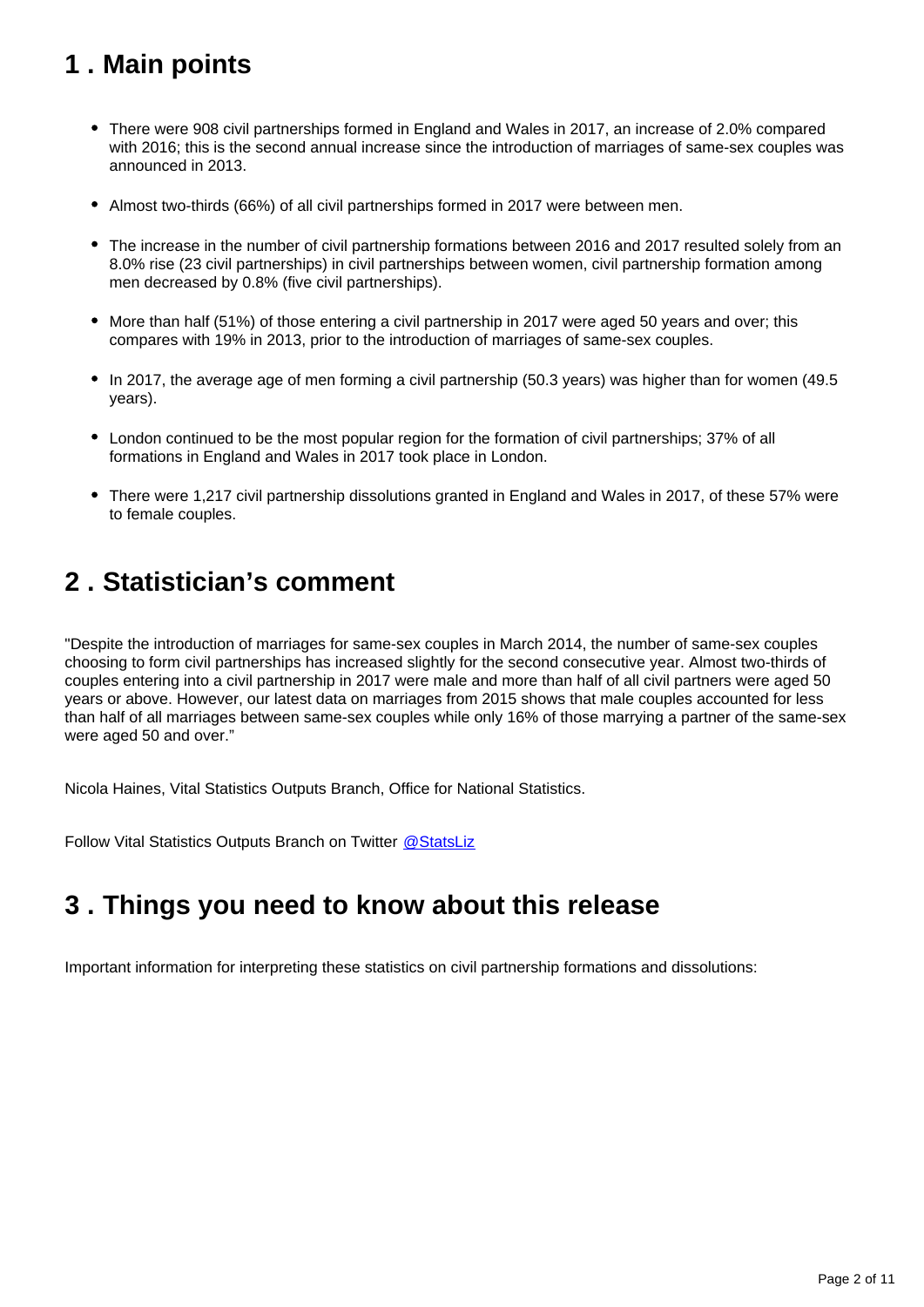- civil partnership formation statistics are derived from information recorded by the General Register Office (GRO) when civil partnerships are registered as part of civil registration, a legal requirement
- figures represent civil partnerships that are formed in England and Wales only; civil partnership formations to residents of England and Wales that take place abroad are not included
- civil partnership dissolution statistics are derived from information recorded by Her Majesty's Courts and Tribunals Service (HMCTS) during the dissolution process, figures include annulments
- our dissolution statistics do not include couples who separate, but do not dissolve their civil partnership
- dissolutions where the civil partnership formation took place abroad are included provided the civil partnership was legally recognised in the UK and one of the parties has a permanent home in England and **Wales**
- statistics on marriages and divorces of same-sex couples are published in [Marriages in England and Wales](https://www.ons.gov.uk/peoplepopulationandcommunity/birthsdeathsandmarriages/marriagecohabitationandcivilpartnerships/bulletins/marriagesinenglandandwalesprovisional/previousReleases) from the 2014 data year onwards and [Divorces in England and Wales](https://www.ons.gov.uk/peoplepopulationandcommunity/birthsdeathsandmarriages/divorce/datasets/divorcesinenglandandwales) from the 2015 data year onwards

# <span id="page-2-0"></span>**4 . The number of civil partnerships formed increased in 2017**

This is the second year that civil partnership formations have increased since the introduction of marriages of same-sex couples was announced in December 2013. There were 908 civil partnerships formed in England and Wales in 2017, a rise of 2.0% compared with 890 in 2016 (Figure 1). However, civil partnership formation numbers in 2017 were around one-sixth of what they were in 2013 before the introduction of marriages of samesex couples in March 2014.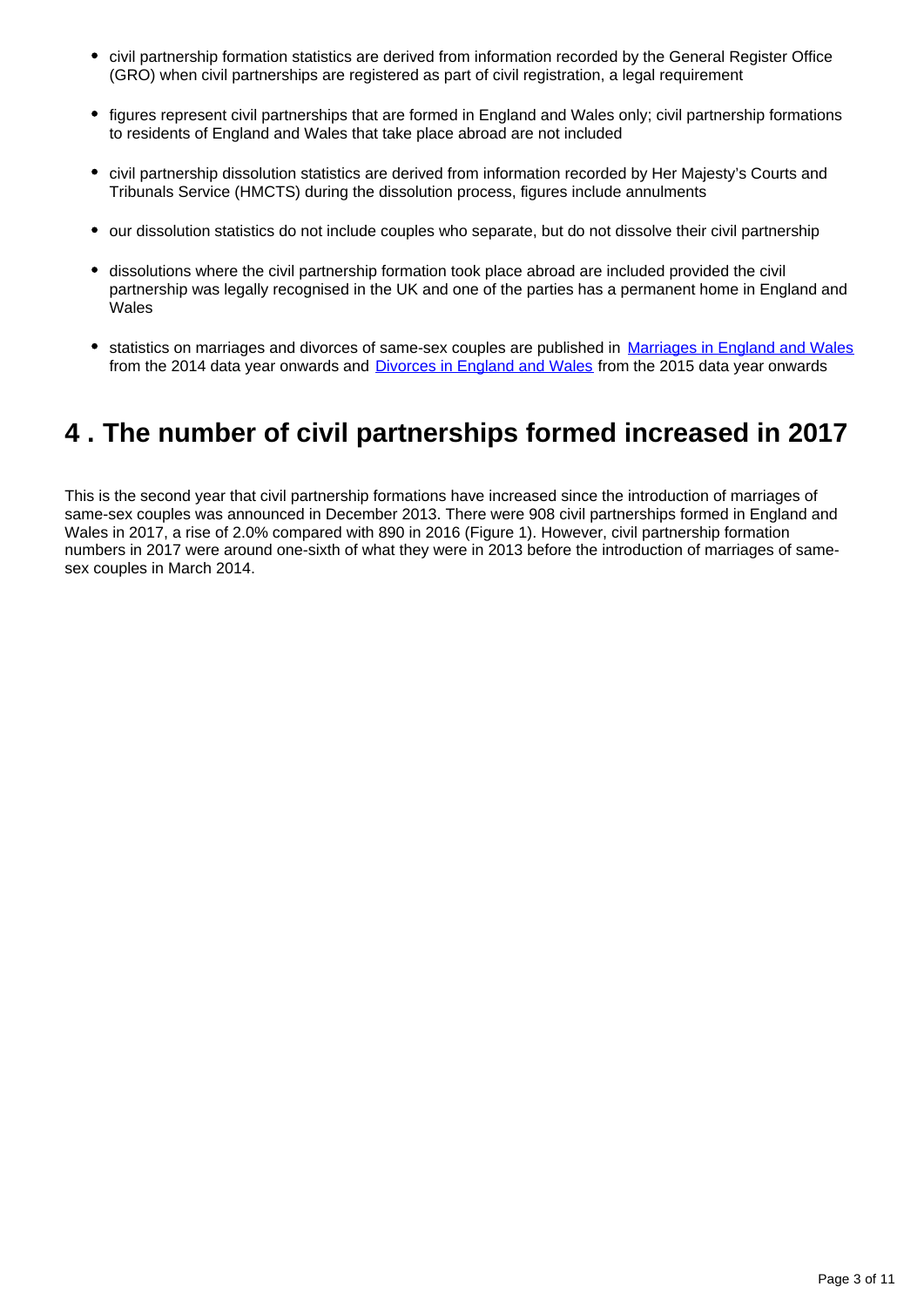### **Figure 1: Civil partnership formations by sex, 2005 to 2017**

### **England and Wales** Figure 1: Civil partnership formations by sex, 2005 to 2 https duction of **England and Wales** Number 10,000 8,000 6,000 4,000 2,000  $\mathbf 0$ 2006 2007 2008 2009 2010 2011 2012 2005 2013 2014 2015 2016 2017 - Male - Female

#### **Source: Office for National Statistics**

#### **Notes:**

- 1. Following the introduction of the *Civil Partnership Act 2004*, the first day that couples could normally form a partnership was 21 December 2005 in England and Wales.
- 2. An announcement was made in December 2013 that marriages of same-sex couples could take place in England and Wales from 29 March 2014.

The increase in the number of civil partnership formations between 2016 and 2017 resulted solely from an 8.0% rise in civil partnerships between women; an increase of 23 civil partnerships. The number of men forming civil partnerships decreased by 0.8%; a decrease of five civil partnerships.

Almost two-thirds (66%) of all civil partnerships formed in 2017 were between men, a similar proportion to those seen since 2015 (Figure 2). In contrast, our latest [statistics on marriages](https://www.ons.gov.uk/peoplepopulationandcommunity/birthsdeathsandmarriages/marriagecohabitationandcivilpartnerships/bulletins/marriagesinenglandandwalesprovisional/previousReleases) show that in 2015, only 44% of samesex couples marrying were male.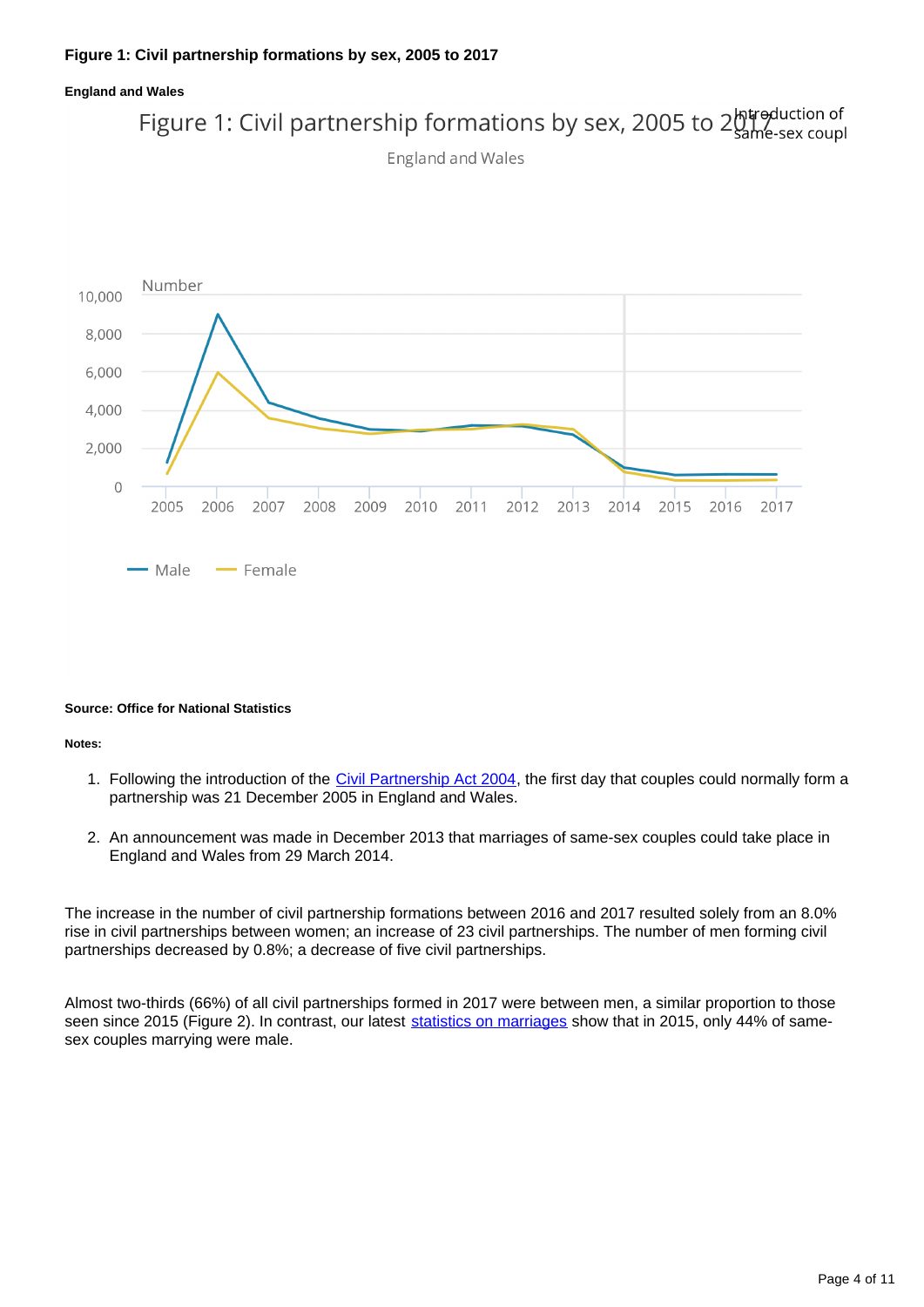### **Figure 2: Civil partnership formations by sex (percentage), 2005 to 2017**

### **England and Wales**

# Figure 2: Civil partnership formations by sex (percentage) Intreduction of m to 2017

**England and Wales** 



#### **Source: Office for National Statistics**

#### **Notes:**

- 1. Following the introduction of the *Civil Partnership Act 2004*, the first day that couples could normally form a partnership was 21 December 2005 in England and Wales.
- 2. An announcement was made in December 2013 that marriages of same-sex couples could take place in England and Wales from 29 March 2014.

In 2006, the first full year in which civil partnerships could be formed, male couples accounted for 60% of all civil partnerships. During the years 2009 to 2013, the number of civil partnerships formed by male and female couples was roughly equal. Since the introduction of marriages of same-sex couples in 2014, the percentage of civil partnerships formed between men has remained higher than for women.

## <span id="page-4-0"></span>**5 . More than half of those entering a civil partnership in 2017 were aged 50 years and over**

Similar to December 2005, when civil partnerships were first introduced, more than half (51%) of people entering a civil partnership in 2017 were aged 50 years and over. This fell to a low of 17% between 2010 and 2012. Since the introduction of marriages of same-sex couples in 2014, older people have once again made up a far greater proportion of civil partnerships (Figure 3).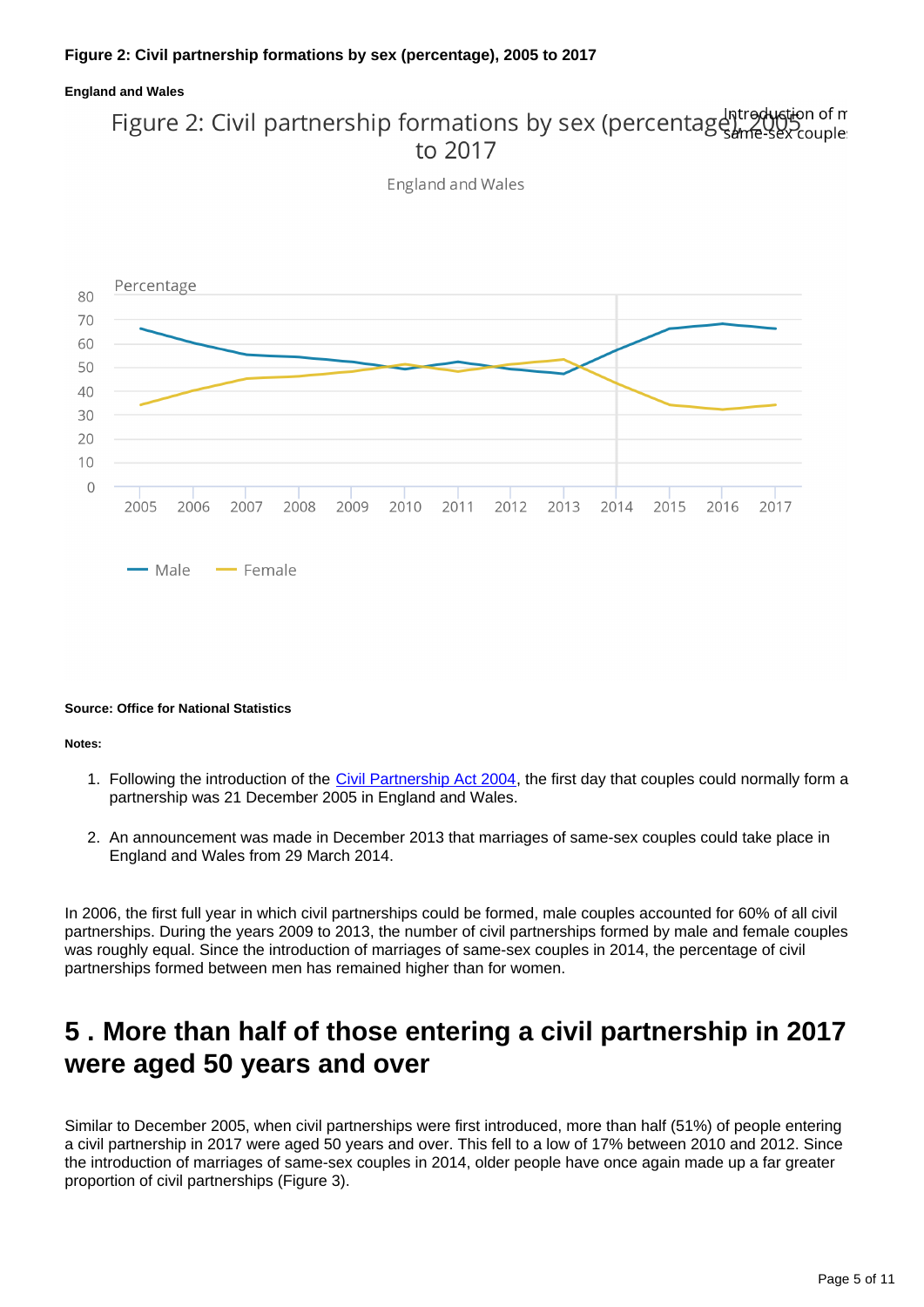### **Figure 3: Percentage of people forming civil partnerships who were aged 50 years and over, by sex, 2005 to 2017**

### **England and Wales**

# Figure 3: Percentage of people forming civil partnershipsame-sex couple were aged 50 years and over, by sex, 2005 to 2017

England and Wales



#### **Source: Office for National Statistics**

 $\blacksquare$  Male

#### **Notes:**

1. Percentages may not sum to 100 due to rounding.

 $\bullet$  Female

- 2. Following the introduction of the [Civil Partnership Act 2004,](http://www.legislation.gov.uk/ukpga/2004/33/contents) the first day that couples could normally form a partnership was 21 December 2005 in England and Wales.
- 3. An announcement was made in December 2013 that marriages of same-sex couples could take place in England and Wales from 29 March 2014.

The increased percentage of civil partnerships formed by those aged 50 years and over has resulted in a rise in the average (mean) age at civil partnership formation.

In 2017, the average age of men forming a civil partnership (50.3 years) was higher than women (49.5 years). This has reversed the pattern of women on average forming civil partnerships at later ages than men which was seen in 2015 and 2016.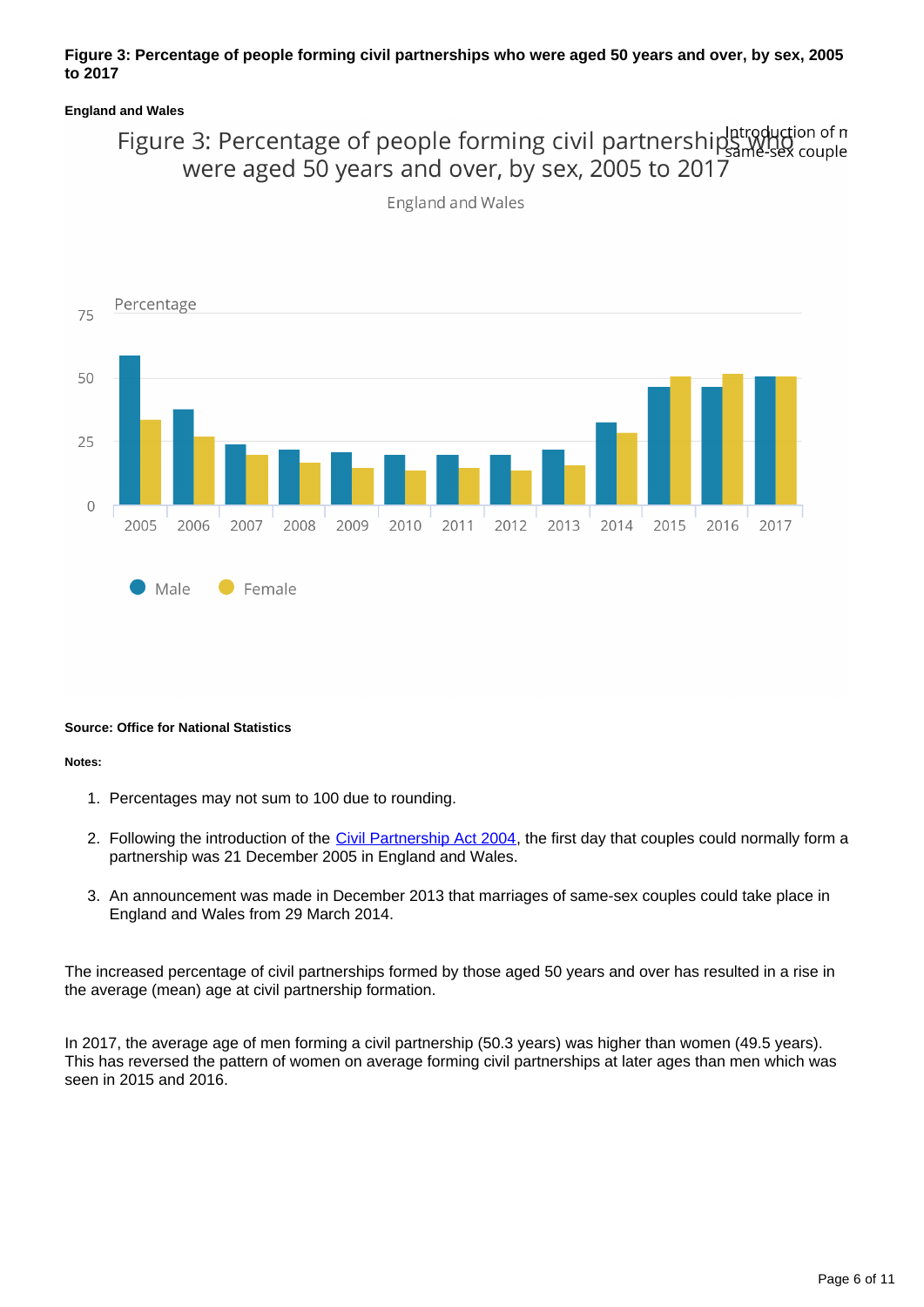# <span id="page-6-0"></span>**6 . The majority of people forming a civil partnership had never previously married or formed a civil partnership**

Figure 4 shows the age distribution of civil partners broken down by previous marital status. The majority of people forming a civil partnership in 2017 were previously single (85%); single refers to people who have never married or formed a civil partnership.

Of all previously single persons forming a civil partnership in 2017, nearly half (47%) were aged 50 years and over, while 28% were aged under 35 years and 25% were aged 35 to 49 years. In contrast, those who were either previously divorced or widowed were generally aged 50 and over (73% and 88% respectively).

### **Figure 4: Age distribution of civil partners by previous marital status, 2017**

#### **England and Wales**





**England and Wales** 

### **Source: Office for National Statistics**

**Notes:**

- 1. Single refers to people who have never married or formed a civil partnership.
- 2. Divorced refers to people whose marriage or civil partnership has been terminated by dissolution or annulment.
- 3. Widowed refers to people whose former marriage or civil partnership has been terminated by the death of the spouse or civil partner.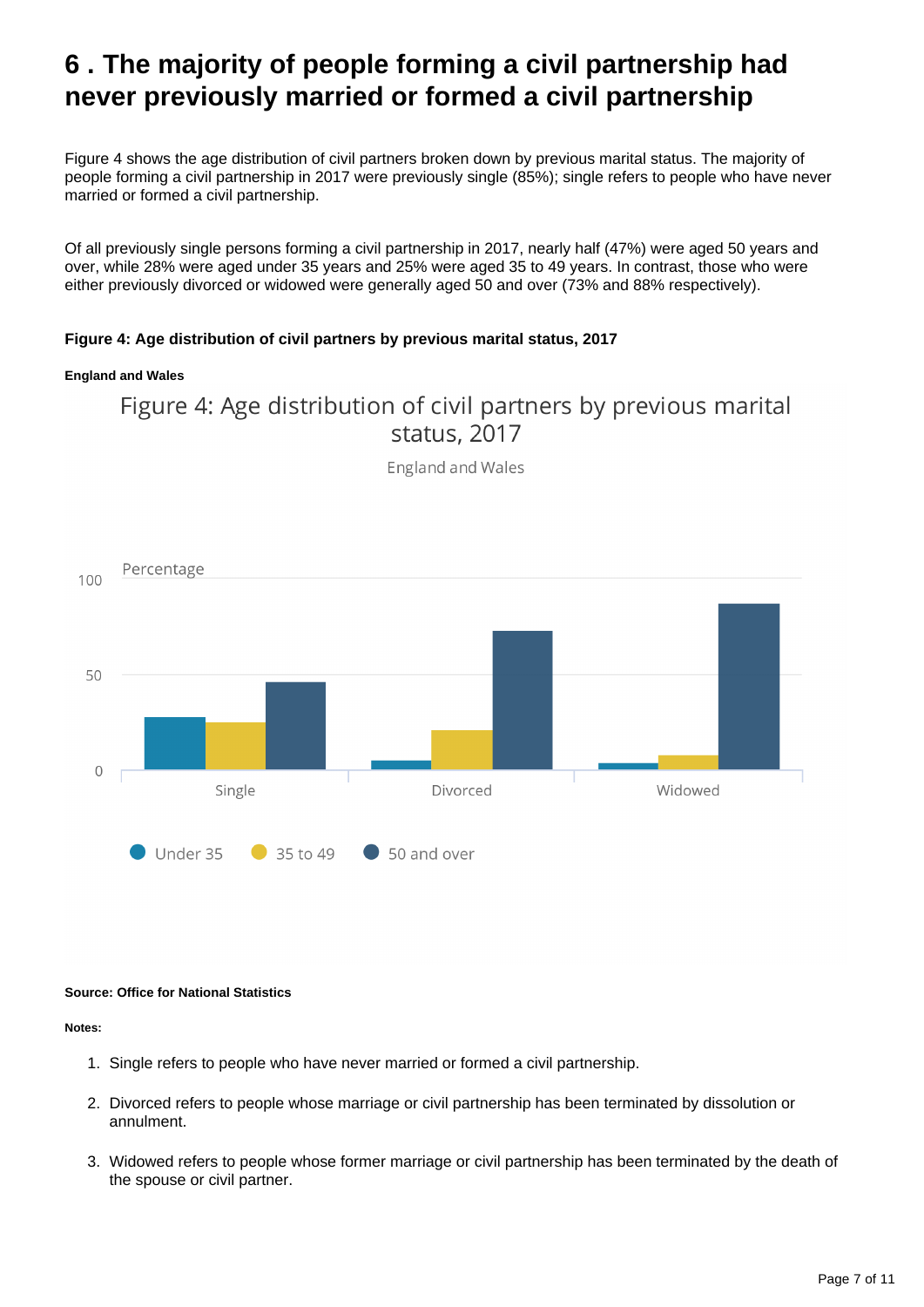# <span id="page-7-0"></span>**7 . London continued to be the most popular region to form a civil partnership**

Of all formations in England and Wales, 37% took place in London. This compares with 38% in 2016 and 34% in 2015.

More men than women formed civil partnerships in most regions of England in 2017. The exceptions were Yorkshire and The Humber and the North East, where a higher number of women than men formed civil partnerships. In Wales, more women than men formed a civil partnership in 2017. However, the relatively small number of formations in these areas should be taken into account when making comparisons.

### **Table 1: Number of civil partnership formations by sex and area of occurrence, 2017**

| Area of formation           |     |     | <b>Total Male Female</b> |
|-----------------------------|-----|-----|--------------------------|
| England                     | 908 | 599 | 309                      |
| North East                  | 11  | 5   | 6                        |
| North West                  | 63  | 36  | 27                       |
| Yorkshire and The<br>Humber | 44  | 21  | 23                       |
| East Midlands               | 42  | 26  | 16                       |
| West Midlands               | 51  | 32  | 19                       |
| East                        | 68  | 48  | 20                       |
| London                      | 334 | 264 | 70                       |
| South East                  | 166 | 98  | 68                       |
| South West                  | 97  | 54  | 43                       |
| Wales                       | 32  | 15  | 17                       |

England, Wales and regions within England

Source: Office for National Statistics

The London Borough of Islington had the highest number of civil partnership formations for a local authority in England, with 45 in 2017 (36 male and 9 female). Brighton and Hove (22 male and 11 female) and Southwark (22 male and 9 female) were second and third respectively. The unitary authority in Wales with the highest number of civil partnership formations was Cardiff, with 10 in 2017 (5 male and 5 female).

See Table 3 in [Civil Partnership Formations in England and Wales](https://www.ons.gov.uk/peoplepopulationandcommunity/birthsdeathsandmarriages/marriagecohabitationandcivilpartnerships/datasets/civilpartnershipstatisticsunitedkingdomcivilpartnershipformations) for more figures by area of occurrence.

# <span id="page-7-1"></span>**8 . Civil partnership dissolutions fell for the first time**

There were 1,217 civil partnership dissolutions granted in England and Wales in 2017, compared with 1,313 in 2016; a decrease of 7.3%. This is the first year that the number of dissolutions has fallen since dissolutions were first recorded in 2007. Female couples accounted for 57% of all dissolutions in 2017. The decrease in civil partnership dissolutions has been driven by female couples. There was a 12% decline in the number of female civil partnership dissolutions in 2017 compared with 2016; the number of male couples dissolving a civil partnership remained the same.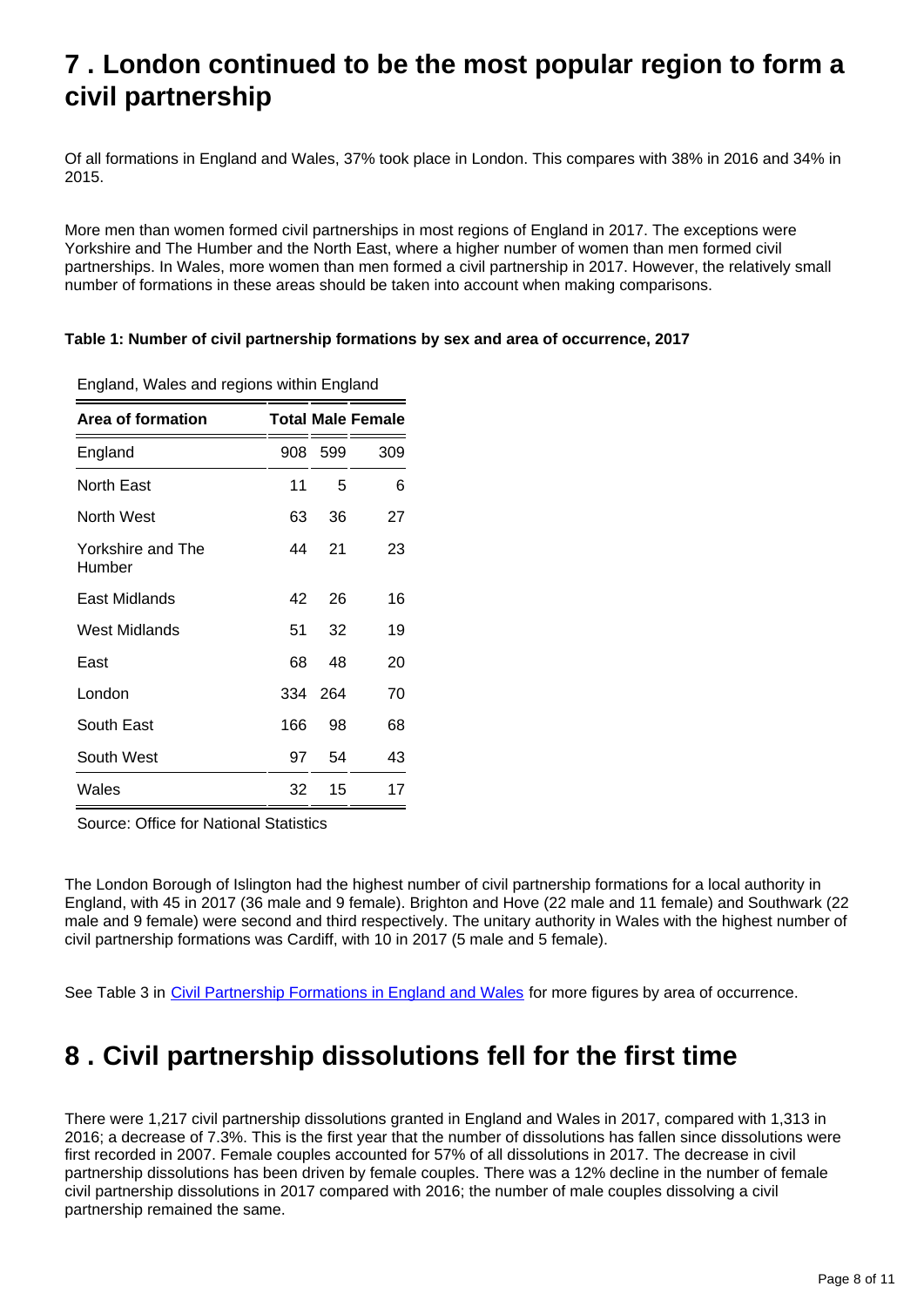Every year, more civil partnership dissolutions have occurred between female than male couples (Figure 5). This is despite the fact that historically a greater number of men have formed civil partnerships (Figure 2).

### **Figure 5: Civil partnership dissolutions by sex, 2007 to 2017**

#### **England and Wales**





#### **Source: Office for National Statistics**

The rising number of dissolutions between 2007 and 2016 was partly a consequence of the increase in the number of civil partners living in England and Wales following the introduction of civil partnerships in 2005. Since 2014, and the introduction of marriages for same-sex couples, the number of civil partnership formations has fallen considerably.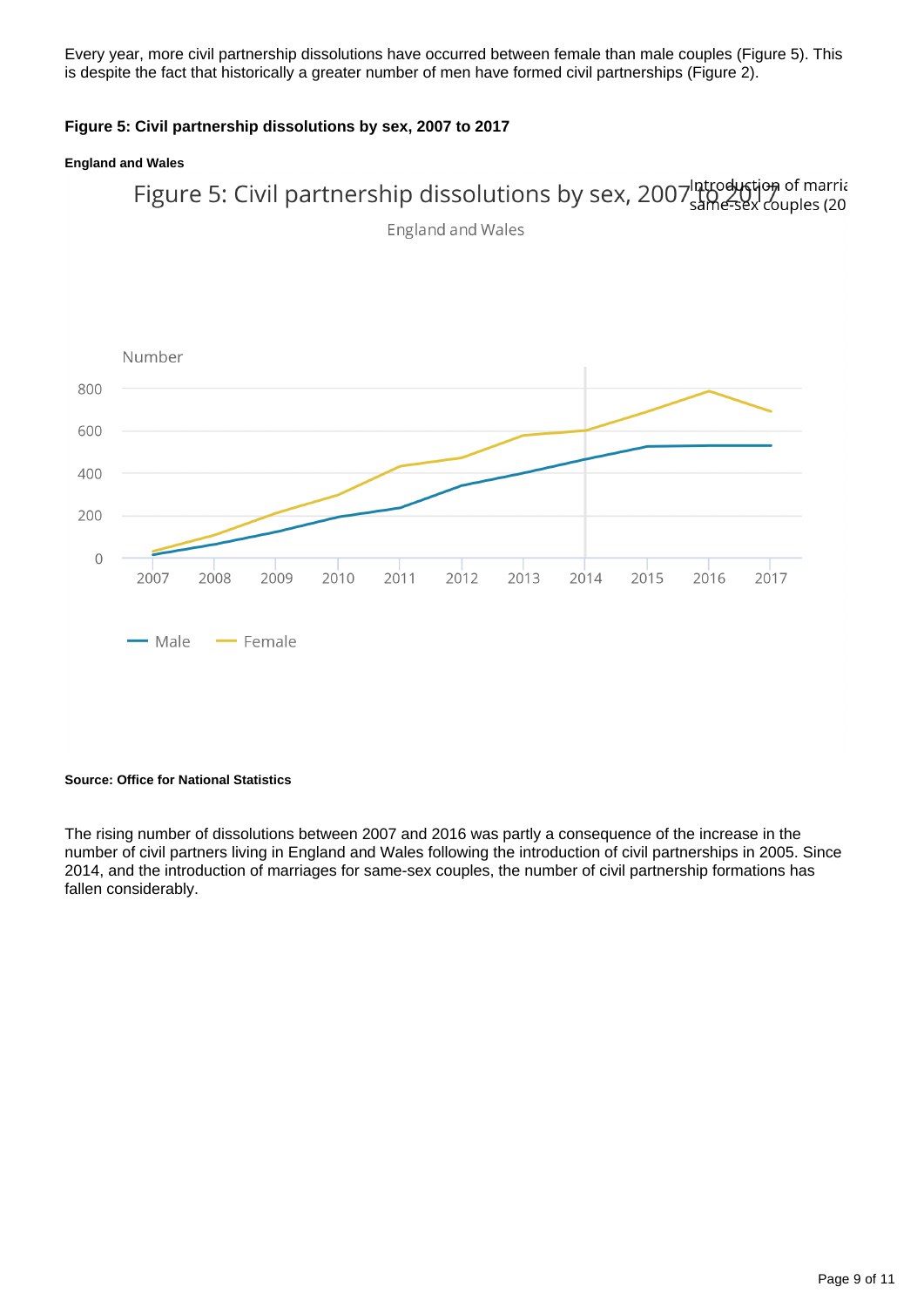### **Figure 6: Civil partnership dissolutions by age and sex, 2017**



#### **Source: Office for National Statistics**

#### **Notes:**

1. Figures by age will not sum to the total number of civil partnerships. In 2017, 31% of individuals had no age recorded on the civil partnership dissolution record; this has increased notably from 11% in 2013. We are working with the courts to improve this.

At younger ages, more women than men dissolved their civil partnership in 2017 (Figure 6); however this was reversed among those aged 60 years and over.

The average (mean) age at which civil partnerships are dissolved has increased gradually since 2010 when it was 38.3 years, reaching 41.4 years in 2017. The average age of men and women dissolving a civil partnership in 2017 was older for men (42.2 years) compared to women (40.8 years).

### <span id="page-9-0"></span>**9 . What is the future of civil partnerships?**

The [Civil Partnership Act 2004](http://www.legislation.gov.uk/ukpga/2004/33/contents) enabled same-sex couples in England and Wales to obtain legal recognition of their relationship by registering as civil partners. The [Marriage \(Same Sex Couples\) Act 2013](http://www.legislation.gov.uk/ukpga/2013/30/contents) enabled same-sex couples in England and Wales to marry from 29 March 2014. It also has a number of related provisions, including the opportunity for those in a civil partnership to convert that relationship to a marriage if they choose to do so and provisions that enable a person to change their legal gender without ending their existing marriage. These other provisions came into force on 10 December 2014. The act does not remove the availability of civil partnerships for same-sex couples.